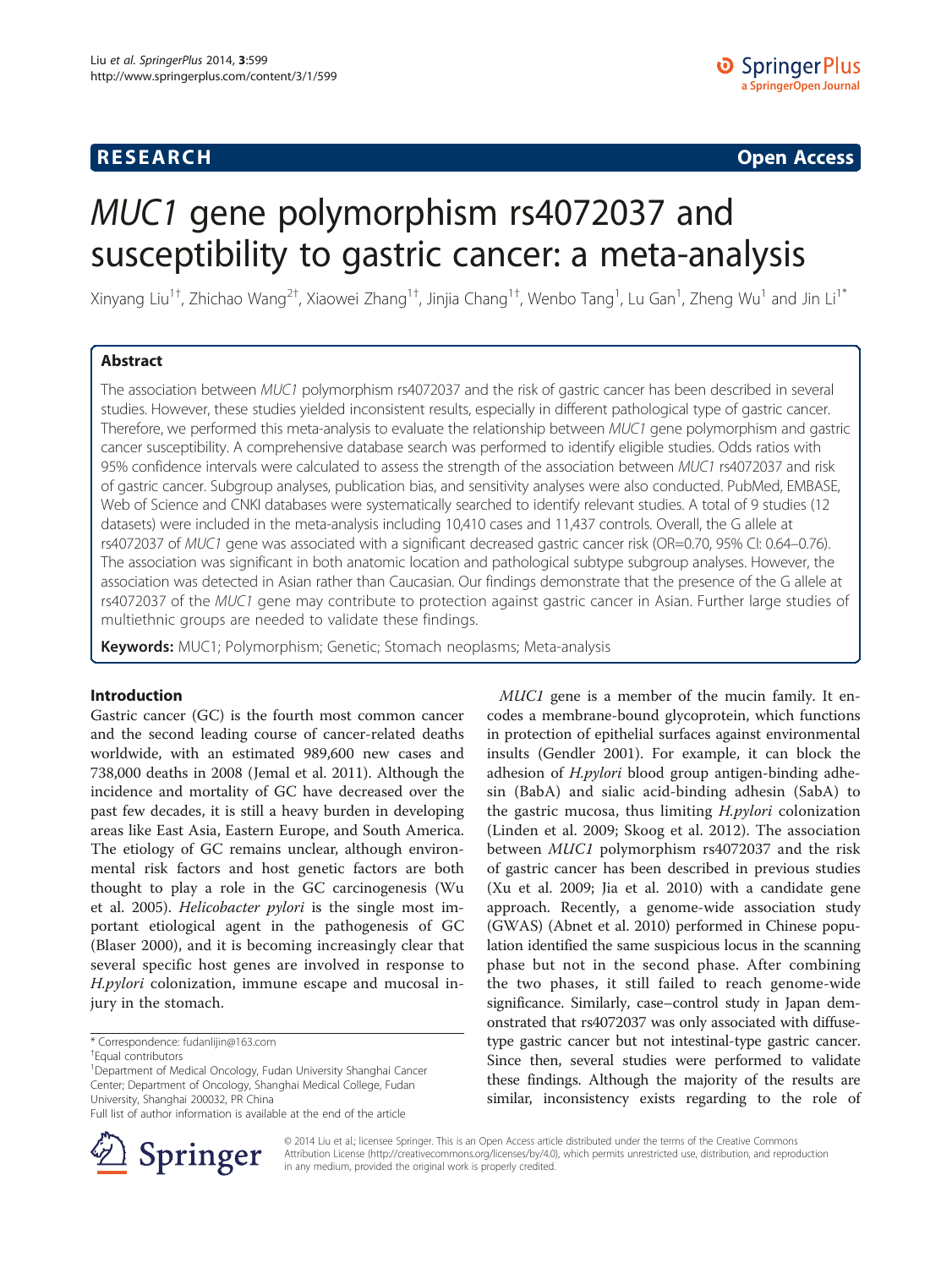rs4072037 in different pathological types of gastric cancer and different ethnic groups. A meta-analysis has been conducted by Zheng et al. (Zheng et al. [2013](#page-7-0)). However, their meta-analysis has some obvious limitations. Therefore, we performed this meta-analysis to evaluate the relationship between MUC1 gene polymorphism at rs4072037 and gastric cancer susceptibility and assess the effect size of the association in order to clarify the inconsistency among published studies.

# Materials and methods

# Literature search strategy

We performed a systematic review and meta-analysis on MUC1 gene polymorphisms and gastric cancer susceptibility in accordance with the PRISMA Statement (Preferred Reporting Items for Systematic Reviews and Meta-Analyses) (Liberati et al. [2009](#page-6-0)) (Additional file [1](#page-6-0)). We searched MEDLINE (PubMed), EMBASE, Web of Science, and CNKI (China National Knowledge Infrastructure) without language restrictions to December 12, 2013, using the following search algorithms: ("MUC1" OR "mucin1" OR "1q22") AND ("polymorphism" OR "SNP") AND ("gastric neoplasms" OR "gastric cancer" OR "gastric carcinoma"). In addition, reference lists of identified studies and related GWAS were also hand-searched to identify potential eligible studies.

# Selection criteria

Study eligibility was determined independently by two reviewers (LXY and ZXW). Disagreements were solved by consensus. Studies were considered for inclusion if they meet the following criteria: (i) evaluated MUC1 gene polymorphism rs4072037 and gastric cancer susceptibility, (ii) were cohort-based or case–control studies, and (iii) reported data necessary to calculate the odds ratios (ORs) with corresponding 95% confidence intervals (95% CIs). If such data were unavailable, attempts were made to contact the first author and/or corresponding author via e-mail to provide the missing data before the study was excluded from the final analysis. The major exclusion criteria included: (i) reviews, case-only studies, or familial studies, (ii) lack of sufficient data for calculation of ORs with 95% CIs, and (iii) duplication of previous publications or replicated samples.

# Data extraction and quality assessment

Data extraction was carried out independently by two reviewers (LXY and ZXW) using a pre-defined standard form. Disagreements were resolved by discussion with a third author (WZC). From each study, the following information was extracted: first author's name, year of publication, ethnicity of the patients, source of control groups (population- or hospital-based controls), age, sex, genotyping method, Hardy-Weinberg equilibrium (HWE)

of controls, and frequency of various genotypes in cases and controls, adjusted ORs and 95% CIs. If allele frequencies were not given, they were calculated from the corresponding genotype distributions. If genotype frequencies were not given, they were calculated from allele frequencies only when the study was in accordance with HWE. For one study (Saeki et al. [2011](#page-6-0)), which included datasets of different ethnic populations and reported the results separately, the data were collected separately and the datasets were recognized as independent studies. Study quality was assessed independently by LXY and ZXW using the 10-point scoring scale for quality of genetic association studies proposed by Clark and Baudouin (Clark and Baudouin [2006\)](#page-6-0).

## Statistical analysis

ORs and 95% CIs were used to assess the strength of the associations between MUC1 polymorphism rs4074037 and gastric cancer risk. OR represents the odds that a certain genotype occurring in gastric cancer patients, compared to the odds of the genotype occurring in controls. A P value of< 0.05 in a Z-test indicated statistical significance for the associations. Adjusted ORs and 95% CIs were used if reported. Otherwise, the pooled ORs and 95% CIs without adjustments were calculated for the following genotypic models: allele (G vs. A), homozygote (GG vs. AA), heterozygote (AG vs. AA), dominant (GG/AG vs. AA), and recessive (GG vs. AG/AA). If adjusted ORs and 95% CIs were reported based on A allele vs. G allele, they were converted to G allele vs. A allele.

A Cochrane chi-square-based Q-test was performed to test the heterogeneity among studies or cohorts. The  $I^2$ tests were performed to assess the statistical heterogeneity, and the Q-statistic tests with P< 0.10 were used to define a significant degree of heterogeneity. A fixedeffect model was used when there was no heterogeneity  $(P ≥ 0.10$  for Q-test) (Mantel and Haenszel [1959\)](#page-6-0), otherwise a random-effect model was used (DerSimonian and Laird [1986](#page-6-0)). We also estimated the statistical power of each individual study as determined by the probability of detecting a true association between MUC1 polymorphism rs4072037 and gastric cancer risk at the 0.05 level of significance. The estimation was based on the method described earlier (Schlesselman [1982](#page-6-0)).

For exploration of heterogeneity, subgroup analyses were performed based on anatomic location, pathological subtype, ethnicity, source of control, sample size  $( \leq 1000$ and >1000 subjects), quality scores (score >7 or  $\le$ 7) adjustment and statistical power. Sensitivity analyses were performed by deletion of a single study each time to reflect the influence of the individual data set on the pooled ORs. Begg's funnel plots (Egger et al. [1997\)](#page-6-0) were used to assess the publication bias. Statistical analyses were conducted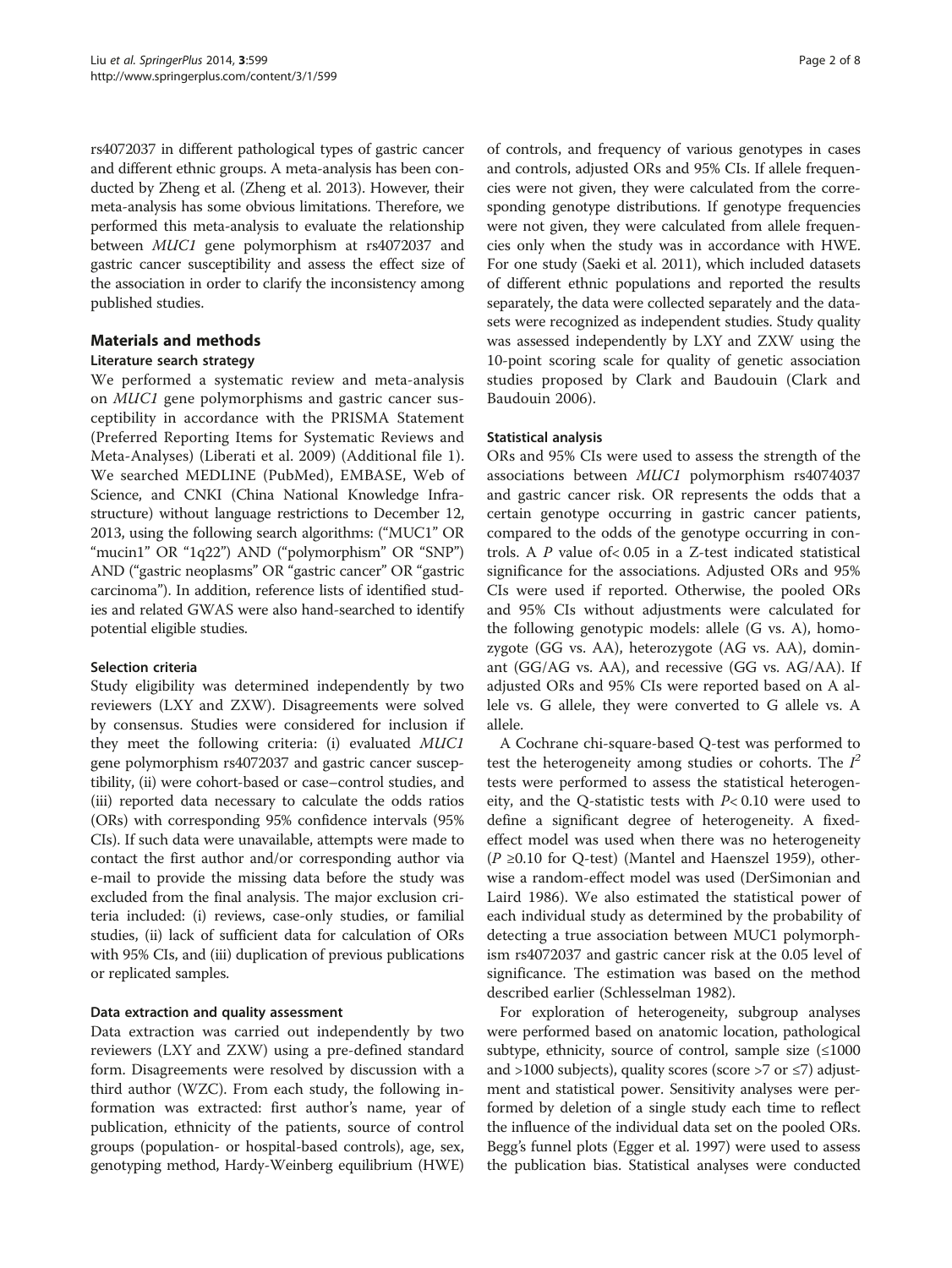using Review manager Version 5.1 (Copenhagen, The Nordic Cochrane Centre, The Cochrane Collaboration, 2011).

# Results

# Characteristics of the studies

The process of selection of studies in the meta-analysis is summarized in a flow diagram (Figure 1). Database search revealed 99 potentially relevant publications. Eventually, 9 studies (Xu et al. [2009](#page-7-0); Jia et al. [2010;](#page-6-0) Abnet et al. [2010](#page-6-0); Yang et al. [2012;](#page-7-0) Palmer et al. [2012;](#page-6-0) Zhang et al. [2011](#page-7-0); Saeki et al. [2011;](#page-6-0) Li et al. [2013;](#page-6-0) Song et al. [2013\)](#page-6-0) that consisted of 12 datasets were eligible based on the inclusion/ exclusion criteria. The main characteristics of included studies are shown in a table (Additional file [2](#page-6-0)).

## Overall effects for meta-analysis

All the 12 datasets including 10,410 cases and 11,437 controls presented enough data on the allele model. Two studies did not report the frequencies of each

genotype and HWE. Of them, one study (Saeki et al. [2011](#page-6-0)) (including 4 datasets) only reported adjusted ORs and corresponding 95% CIs under the allele model, and the other study (Abnet et al. [2010](#page-6-0)) reported adjusted ORs and corresponding 95% CIs under allele, homozygote and heterozygote model. Thus, they were not included in the meta-analyses under some of the models.

In the overall analysis, we detected a significant association between the G allele at rs4072037 with decreased gastric cancer risk under the allele model (G vs. A; OR=0.70, 95% CI: 0.64–0.76; 10,410 cases and 11,437 controls.) (Table [1](#page-3-0), Figure [2](#page-3-0)), homozygote model (GG vs. AA; OR= 0.63, 95% CI: 0.52–0.76; 8,843 cases and 8,341 controls), heterozygote model (AG vs. AA; OR=0.68, 95% CI: 0.63–0.73; 8,843 cases and 8,341 controls), dominant model (GG/AG vs. AA; OR=0.65, 95% CI: 0.54–0.77; 6,209 cases and 5,039 controls), and recessive model (GG vs. AG/AA; OR=0.76, 95% CI: 0.63–0.92; 6,209 cases and 5,039 controls). Significant heterogeneity was detected in allele and dominant models among studies.

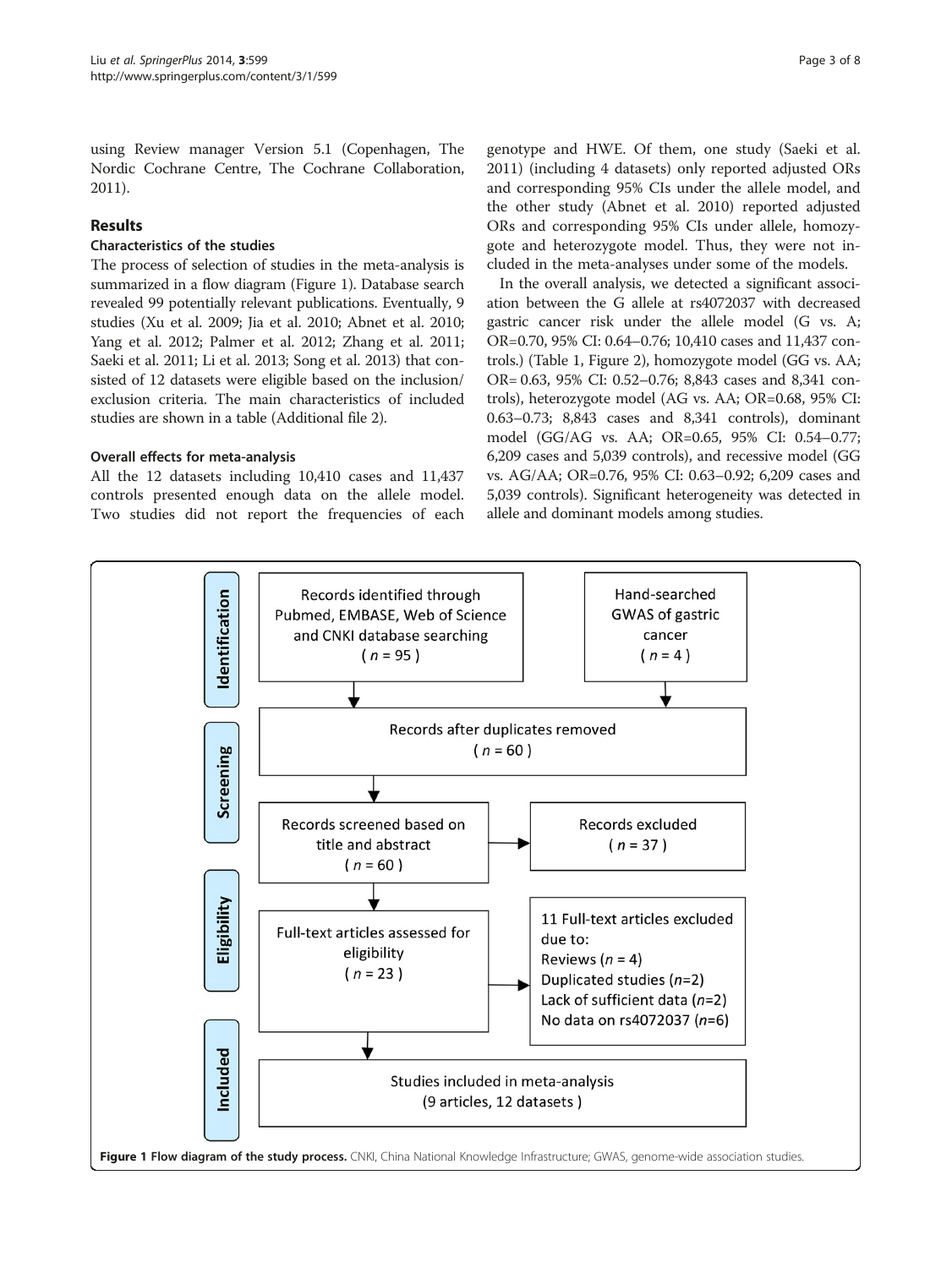| Comparison   | No. of datasets | Case  | Control | OR (95% CI)           | P for OR  | P for heterogeneity | $1^2(%)$ | Model  |
|--------------|-----------------|-------|---------|-----------------------|-----------|---------------------|----------|--------|
| G vs. A      | 12              | 10410 | 11437   | 0.70(0.64.0.76)       | < 0.00001 | 0.04                | 47       | Random |
| GG vs. AA    | 8               | 8438  | 8341    | $0.63$ $(0.52, 0.76)$ | < 0.00001 | 0.47                | $\Omega$ | Fixed  |
| AG vs. AA    | 8               | 8438  | 8341    | $0.68$ $(0.63.073)$   | < 0.00001 | 0.28                | 19       | Fixed  |
| GG/AG vs. AA |                 | 6209  | 5039    | 0.65(0.54, 0.77)      | < 0.00001 | 0.01                | 64       | Random |
| GG vs. AG/AA |                 | 6209  | 5039    | 0.76(0.63,0.92)       | 0.005     | 0.34                |          | Fixed  |

<span id="page-3-0"></span>Table 1 Meta-analyses of the association between MUC1 polymorphism rs4072037 and gastric cancer risk under alternative models

OR, odds ratio; CI, confidence interval.

#### Subgroup analysis

Subgroup analyses by anatomic location, pathological subtype, ethnicity, source of controls, sample size  $(\leq 1000$ and >1000 subjects), quality score (score >7 or  $\leq$ 7), adjustment and statistical power  $(\geq 0.8 \text{ or} < 0.8)$  were performed only under the allele model, which had the largest sample size among all genotypic models (Table [2](#page-4-0)). Subgroup analyses indicated that the G allele at rs4072037 was associated with decreased gastric cancer risk regardless of anatomic location and pathological subtype. The association was significant in cardia gastric cancer (OR=0.75, 95% CI: 0.62–0.91), non-cardia gastric cancer (OR=0.66, 95% CI: 0.58–0.74), diffuse-type gastric cancer (OR=0.65, 95% CI: 0.57–0.73) and intestinal-type gastric cancer (OR=0.75, 95% CI: 0.66–0.83) (Additional file [3\)](#page-6-0). Similarly, stratification by ample size, quality score, statistical power and source of control did not alter the results. There was also no difference between adjusted and unadjusted results. Moreover, we have noticed that heterogeneity could be reduced significantly when stratified by pathological subtype, quality score and control source, and statistical power, which may partly explain the source of heterogeneity.

Subgroup analyses were also performed according to ethnicity. The results indicated that G allele was associated with decreased gastric cancer risk in Asian (OR=0.69, 95% CI: 0.57–0.73) rather than Caucasian (OR=0.76, 95% CI: 0.56–1.04). Stratification of the Asian subgroup into Chinese, Japanese and Korean did not alter the results. Notably, the subgroup of Caucasian included fewer than three cohorts, which could not yield reliable results in the meta-analysis (Liberati et al. [2009](#page-6-0)).

#### Sensitivity analysis

One cohort was excluded at each time to investigate the influence of the individual data set on the overall results. The statistical significance of the overall results was not altered when any single study was excluded, confirming the stability of the results. However, P for Q test could reduce significantly when excluding the study of Li et al. (Li et al. [2013](#page-6-0)) and Song et al. (Song et al. [2013](#page-6-0)).

#### Publication bias

Begg's funnel plots (Figure [3](#page-5-0)) were conducted to assess publication bias for reported comparisons of rs4072037 and association with gastric cancer. The funnel plots were all symmetrical, indicating that there was no publication bias in the studies of MUC1 polymorphism and gastric cancer association (Begg's test:  $p=0.115$ , Egger's test:  $p = 0.060$ ).

#### **Discussion**

The identification of genetic variants capable of modulating cancer development could be helpful for the early detection and design of targeted treatment and

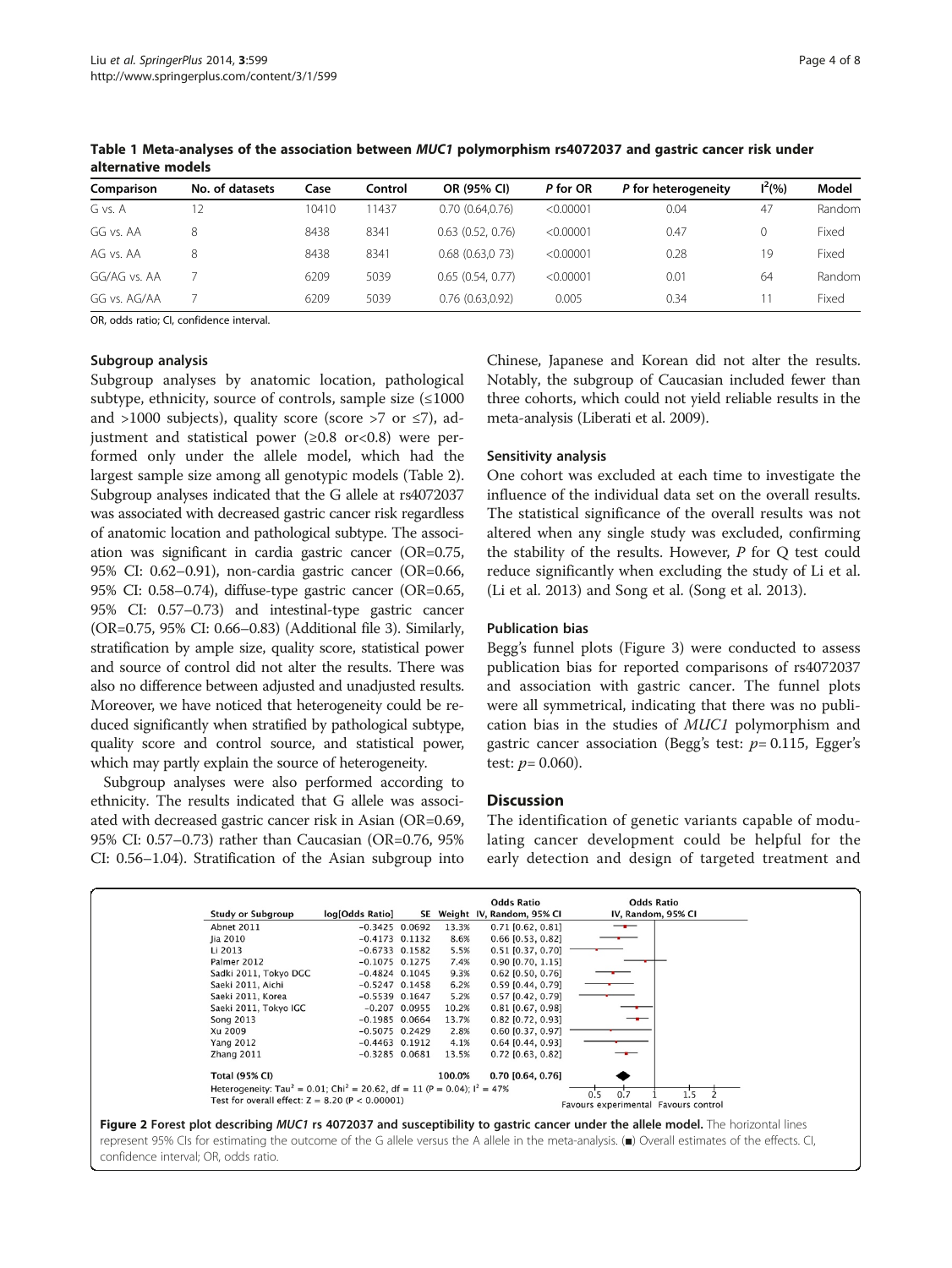| Comparison                     | No. of datasets | Case  | Control | OR (95% CI)           | P for OR  | P for heterogeneity | $I^2(% )$ | Model  |
|--------------------------------|-----------------|-------|---------|-----------------------|-----------|---------------------|-----------|--------|
| Overall                        | 12              | 10410 | 11437   | $0.70$ $(0.64, 0.76)$ | < 0.00001 | 0.04                | 47        | Random |
| <b>Anatomic location</b>       |                 |       |         |                       |           |                     |           |        |
| Cardia gastric cancer          | 5               | 2362  | 7426    | 0.75(0.62, 0.91)      | 0.004     | 0.04                | 63        | Random |
| Non-cardia gastric caner       | 5               | 5161  | 7426    | $0.66$ $(0.58, 0.74)$ | < 0.00001 | 0.15                | 43        | Fixed  |
| Pathological subtype           |                 |       |         |                       |           |                     |           |        |
| Diffuse-type gastric cancer    | 6               | 1756  | 5191    | 0.65(0.57,0.73)       | < 0.00001 | 0.29                | 19        | Fixed  |
| Intestinal-type gastric cancer | 4               | 1727  | 3354    | 0.75(0.66, 0.83)      | < 0.00001 | 0.48                | 0         | Fixed  |
| <b>Ethnicity</b>               |                 |       |         |                       |           |                     |           |        |
| Asian                          | 10              | 9826  | 10853   | 0.69(0.63,0.75)       | < 0.00001 | 0.05                | 47        | Random |
| Caucasion                      | 2               | 584   | 584     | $0.76$ $(0.56, 1.04)$ | 0.08      | 0.07                | 70        | Random |
| Sample size                    |                 |       |         |                       |           |                     |           |        |
| >1000                          | 6               | 8652  | 9614    | 0.73(0.69, 0.78)      | < 0.00001 | 0.10                | 45        | Fixed  |
| ≤1000                          | 6               | 1758  | 1823    | $0.66$ $(0.59, 0.75)$ | < 0.00001 | 0.10                | 47        | Fixed  |
| <b>Quality score</b>           |                 |       |         |                       |           |                     |           |        |
| >7                             | 5               | 6183  | 5742    | $0.73$ $(0.65, 0.82)$ | < 0.00001 | 0.27                | 23        | Fixed  |
| $\leq$ 7                       | 7               | 4227  | 5695    | $0.69$ $(0.64, 0.75)$ | < 0.00001 | 0.22                | 28        | Fixed  |
| Control source                 |                 |       |         |                       |           |                     |           |        |
| Hospital-based                 | 7               | 2683  | 3958    | 0.65(0.59,0.72)       | < 0.00001 | 0.16                | 35        | Fixed  |
| Population-based               | 5               | 7727  | 7479    | 0.75(0.70, 0.81)      | < 0.00001 | 0.19                | 34        | Fixed  |
| Adjustment                     |                 |       |         |                       |           |                     |           |        |
| Yes                            | 9               | 9688  | 10612   | $0.69$ $(0.63, 0.76)$ | < 0.00001 | 0.04                | 51        | Random |
| No                             | 3               | 722   | 825     | 0.74(0.63,0.86)       | 0.0001    | 0.13                | 51        | Fixed  |
| <b>Statistical power</b>       |                 |       |         |                       |           |                     |           |        |
| $\geq 0.8$                     | 6               | 5595  | 8620    | 0.67(0.62, 0.72)      | < 0.00001 | 0.22                | 0.29      | Fixed  |
| < 0.8                          | 6               | 4815  | 4081    | 0.78(0.72, 0.85)      | < 0.00001 | 0.27                | 0.22      | Fixed  |

<span id="page-4-0"></span>Table 2 Subgroup meta-analyses of the association between MUC1 polymorphism rs4072037 and gastric cancer risk under the allele model

OR, odds ratio; CI, confidence interval.

prevention strategies. With high interest in gene susceptibility to carcinogenesis, increasing efforts have been devoted to the study of genetic variants and gastric cancer risk. Since MUC1 polymorphism has been reported to be associated with gastric cancer, several studies were performed to validate this finding. However, the results were inconsistent especially in different pathological type. Therefore, we performed the first meta-analysis to assess the relationship between MUC1 gene polymorphism rs4072037 and gastric cancer susceptibility.

The meta-analysis included 10,410 gastric cancer patients and 11,437 controls, which was far larger than the sample size of the discovery study and the GWAS. Association of MUC1 rs4072037 and gastric cancer susceptibility was detected under all genotypic models without significant heterogeneity, suggesting decreased gastric cancer risk for individuals carrying the G allele. Although some of the included studies did not have enough statistical power, this did not influence the overall results and

confidence because in the subgroup analyses, studies with power larger than or less than 0.8 yielded similar results with statistical significance.

A large-sample-size Japanese study (Saeki et al. [2011](#page-6-0)) demonstrated that MUC1 rs4072037 was associated with gastric cancer risk in diffuse-type gastric cancer rather than intestinal-type gastric cancer. However, our metaanalysis detected significant association in both subtypes. The sample size of the intestinal-type gastric cancer subgroup in our meta-analysis was twice larger than that in the Japanese study, indicating that our result was solid.

Subgroup analyses also revealed that G allele at rs4072037 was associated with gastric cancer risk in Asian rather than Caucasian. Interestingly, we notice that the allele frequencies of G allele were more than 0.5 in both the Caucasian studies, while G was the minor allele in all the Asian studies. This remarkable difference in the frequency of the G allele might be due to distinct genetic backgrounds of different ethnicities and this might attribute to the different susceptibility of G allele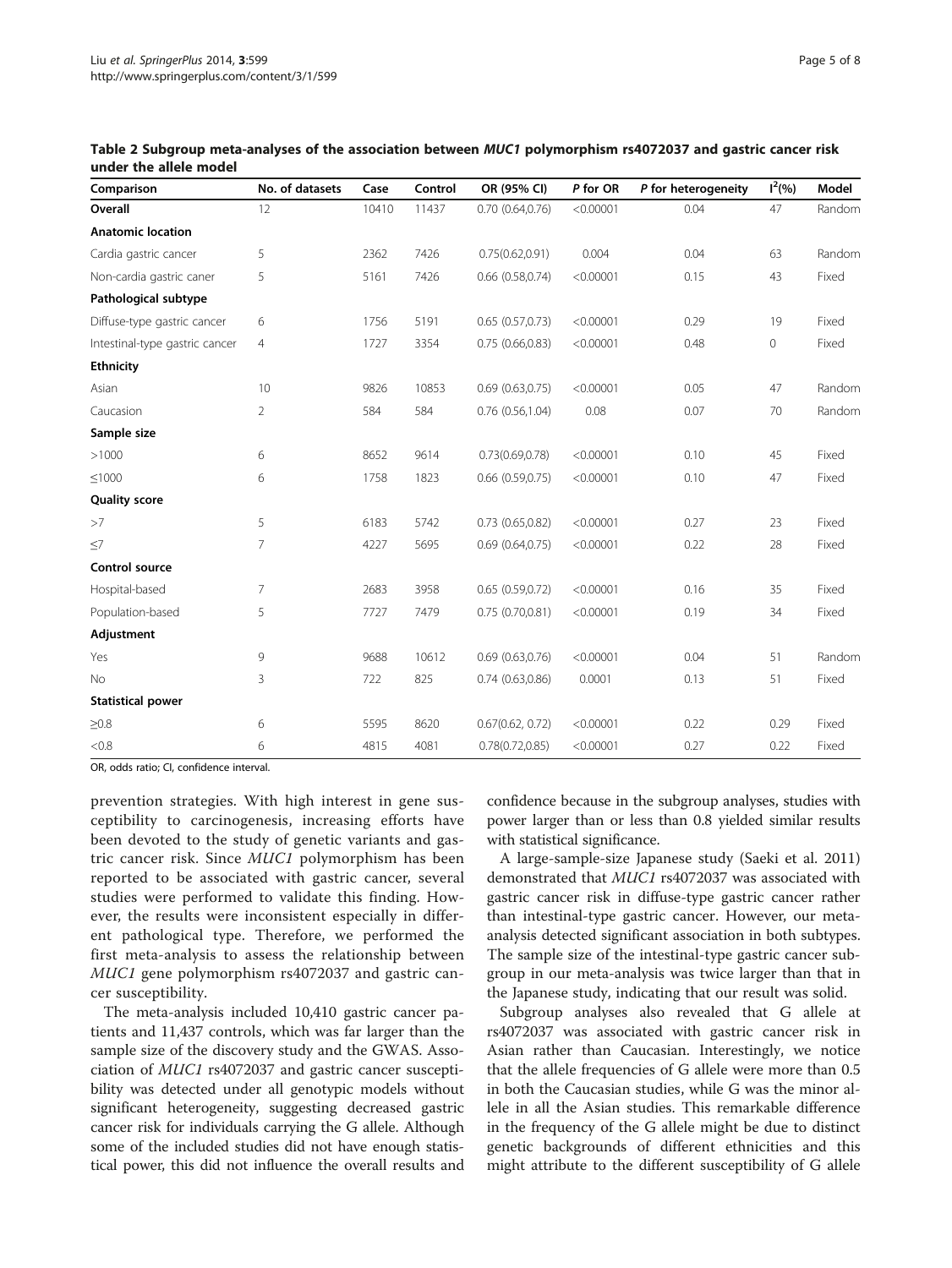<span id="page-5-0"></span>

to gastric cancer. Further large studies of multiethnic groups are needed before a comprehensive conclusion could be made.

MUC1 is a highly polymorphic transmembrane glycoprotein expressed on the surface of many epithelia, including gastric mucosa. It acts as a barrier against exogenous insults in normal epithelial cells. In contrast, once the cells lose cell polarity, MUC1 protein interacts freely with other molecules including membrane receptors involved in cell growth and, consequently, promotes cell growth and acts for tumorigenesis (Kufe [2009](#page-6-0)). Interestingly, SNP rs4072037, located in exon 2 of MUC1 gene, controls alternative splicing of the 5'-exon 2 region, resulting in both full-length transcripts and those lacking the polymorphic tandem repeat domain (Ng et al. [2008](#page-6-0)). The different protein products encoded by the two splice variants differ in the protective function of gastric mucosa (Saeki et al. [2011](#page-6-0)), which ultimately results in the difference in GC susceptibility. Therefore, our meta-analysis provided additional data supporting the potential functional role of MUC1 in gastric cancer carcinogenesis, which needs to be authenticated through molecular and cellular approaches.

There is a recently published meta-analysis on MUC1 rs4072037 and the risk of gastric cancer performed by Zheng et al. (Zheng et al. [2013](#page-7-0)) and we believe our study has some advantages over theirs' for the following reasons. First, Zhang et al. (Zheng et al. [2013](#page-7-0)) falsely calculated the number of total controls in their manuscript. In one of the included studies conducted by Seaki et al. (Saeki et al. [2011](#page-6-0)), the "Diffuse, Tokyo data set" and

"Intestinal, Tokyo data set" (referred to as data set "a" and "d" in Zheng et al's manuscript) shared the same group of controls, thus the total number of controls should be 9,060 instead of 10,324 in the meta-analysis. Second, the breakdown of the patient groups as independent datasets in one study in the overall analyses may introduce analysis bias. This method should be used only if the combined data is not available. It is understandable that the study by Seaki et al. (Saeki et al. [2011](#page-6-0)) only reported the separate results in different ethnic groups instead of combined results, which is also regarded as independent datasets in our meta-analysis. However, the patients in the study by Abnet et al. (Abnet et al. [2010](#page-6-0)) should not be separated as combined data was also reported. Third, we have concluded that MUC1 rs4072037 was associated with gastric cancer risk in Asian (OR=0.69, 95% CI: 0.63–0.75) rather than Caucasian (OR=0.76, 95% CI: 0.56–1.04), which is different from the conclusion of Zheng et al. (Zheng et al. [2013](#page-7-0)). We find that Zheng et al. (Zheng et al. [2013](#page-7-0)) may have drawn a wrong conclusion by adopting the fixed effect model with the  $I^2$  of 70% and P for Q-test of 0.07, while a random effect model should be used. Given these limitations and errors of the metaanalysis conducted by Zheng et al. (Zheng et al. [2013](#page-7-0)), their conclusions should be adopted with caution. Moreover, we have done a more profound literature search, and included three more studies (Yang et al. [2012\)](#page-7-0) (Li et al. [2013](#page-6-0)) compared with the paper by Zheng et al. (Zheng et al. [2013\)](#page-7-0) and our subgroup analyses were more detailed than that of Zheng et al. (Zheng et al. [2013](#page-7-0)). Besides all the parameters in Zheng et al's paper (Zheng et al. [2013](#page-7-0)),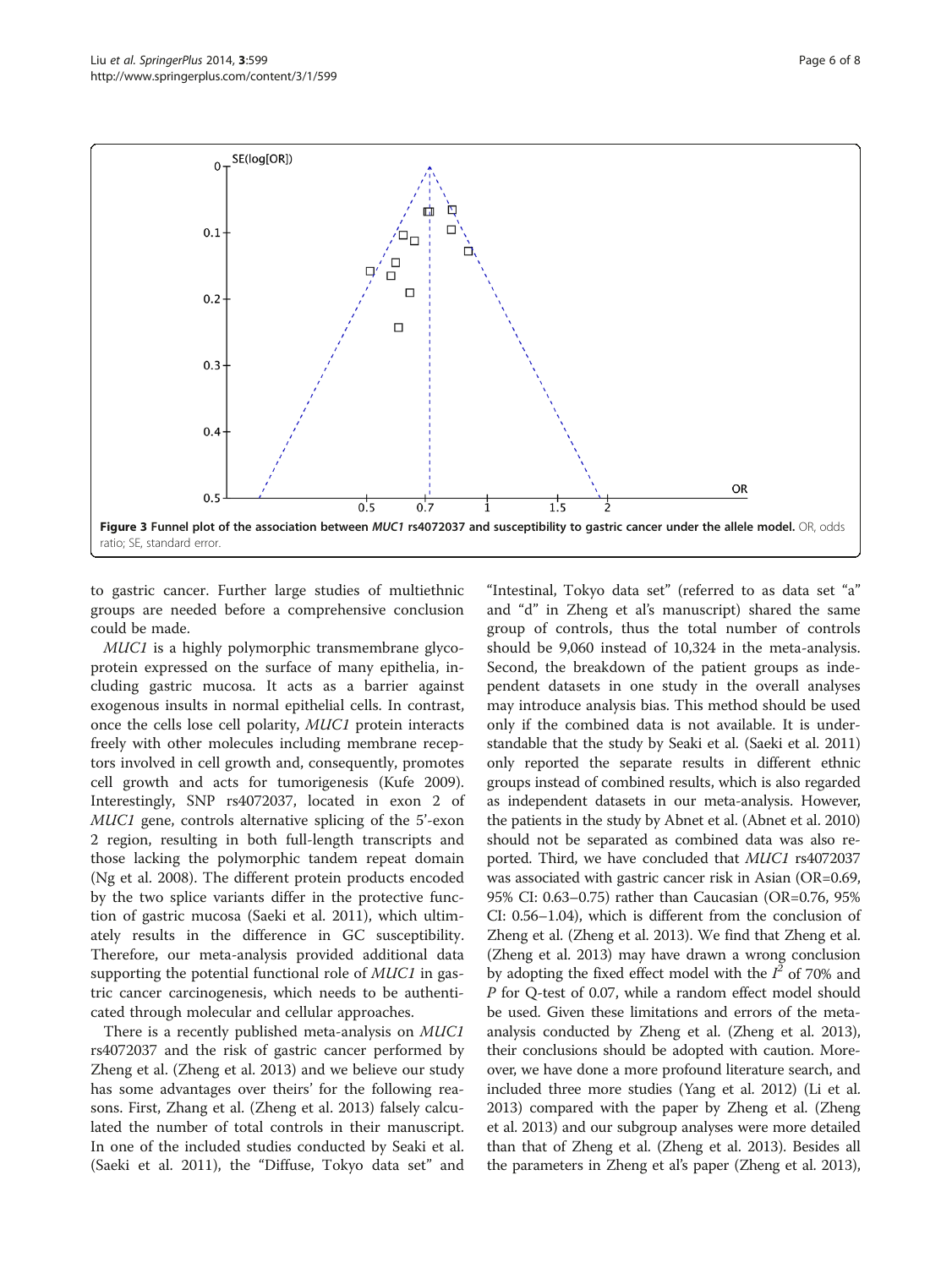<span id="page-6-0"></span>we also included source of control, adjustment, sample size and quality in the subgroup analyses.

However, some limitations of our meta-analysis should be acknowledged when interpreting the results. First, we were unable to conduct stratified analyses based on possible confounders such as age, *H. pylori* infection, smoking status, and alcohol intake due to insufficient data. Second, the data for Caucasian was limited. Third, the breakdown of the patient groups as independent datasets in one study (Saeki et al. 2011) in the overall analyses may introduce analysis bias. However, this study only reported the separate results in different ethnic groups instead of combined results. Under this circumstance, although it is recommended that tests for funnel plot asymmetry should be used only when there are at least 10 studies included in the meta-analysis (Ioannidis and Trikalinos 2007), we still tested the publication bias because we have 12 datasets in 9 studies. In addition, it is not mentioned whether the cancer-free hospital-based controls were gastritis patients, which limits our analyses on the role of MUC1 rs4072037 in gastric carcinogenesis when compared with the population-based healthy controls.

In conclusion, our meta-analysis summarizes the existing data on MUC1 polymorphism rs4072037 and gastric cancer susceptibility. The results reveal that the presence of the G allele contributes to protection against gastric cancer in Asian, regardless of anatomic location and pathological subtype. Further large studies of multiethnic groups and investigation of confounders are warranted to validate these findings.

# Additional files

#### [Additional file 1:](http://www.biomedcentral.com/content/supplementary/2193-1801-3-599-S1.doc) PRISMA 2009 checklist.

[Additional file 2:](http://www.biomedcentral.com/content/supplementary/2193-1801-3-599-S2.doc) Characteristics of included studies.

[Additional file 3:](http://www.biomedcentral.com/content/supplementary/2193-1801-3-599-S3.doc) Forest plots describing subgroup analyses of MUC1 rs4072037 and susceptibility to gastric cancer under the allele model.

#### Competing interests

The authors declare that they have no competing interest.

#### Authors' contributions

LXY, WZC, ZXW and LJ were responsible for conception and study design. LXY, WZC and ZXW participated in literature search, study selection and acquisition of data. LXY, WZC, CJJ, TWB, GL and WZ contributed to data analysis and interpretation. LJ participated in the coordination and revised the manuscript. All authors read and approved the final manuscript.

#### Acknowledgments

The authors gratefully acknowledge Ms. Mary Smith for her kind help in language editing.

#### Author details

<sup>1</sup>Department of Medical Oncology, Fudan University Shanghai Cancer Center; Department of Oncology, Shanghai Medical College, Fudan University, Shanghai 200032, PR China. <sup>2</sup> Liver Cancer Institute, Zhongshan Hospital, Fudan University, Shanghai 200032, China.

Received: 4 August 2014 Accepted: 6 October 2014 Published: 13 October 2014

#### References

- Abnet CC, Freedman ND, Hu N, Wang Z, Yu K, Shu XO, Yuan JM, Zheng W, Dawsey SM, Dong LM, Lee MP, Ding T, Qiao YL, Gao YT, Koh WP, Xiang YB, Tang ZZ, Fan JH, Wang C, Wheeler W, Gail MH, Yeager M, Yuenger J, Hutchinson A, Jacobs KB, Giffen CA, Burdett L, Fraumeni JF Jr, Tucker MA, Chow WH et al (2010) A shared susceptibility locus in PLCE1 at 10q23 for gastric adenocarcinoma and esophageal squamous cell carcinoma. Nat Genet 42(9):764–767, doi:10.1038/ng.649
- Blaser MJ (2000) Linking Helicobacter pylori to gastric cancer. Nat Med 6(4):376–377, doi:10.1038/74627
- Clark MF, Baudouin SV (2006) A systematic review of the quality of genetic association studies in human sepsis. Intensive Care Med 32(11):1706–1712, doi:10.1007/s00134-006-0327-y
- DerSimonian R, Laird N (1986) Meta-analysis in clinical trials. Control Clin Trials 7(3):177–188
- Egger M, Davey Smith G, Schneider M, Minder C (1997) Bias in meta-analysis detected by a simple, graphical test. BMJ (Clin Res Ed) 315(7109):629–634
- Gendler SJ (2001) MUC1, the renaissance molecule. J Mammary Gland Biol Neoplasia 6(3):339–353
- Ioannidis JP, Trikalinos TA (2007) The appropriateness of asymmetry tests for publication bias in meta-analyses: a large survey. CMAJ 176(8):1091–1096, doi:10.1503/cmaj.060410
- Jemal A, Bray F, Center MM, Ferlay J, Ward E, Forman D (2011) Global cancer statistics. CA Cancer J Clin 61(2):69–90, doi:10.3322/caac.20107
- Jia Y, Persson C, Hou L, Zheng Z, Yeager M, Lissowska J, Chanock SJ, Chow WH, Ye W (2010) A comprehensive analysis of common genetic variation in MUC1, MUC5AC, MUC6 genes and risk of stomach cancer. Cancer Causes Control 21(2):313–321, doi:10.1007/s10552-009-9463-3
- Kufe DW (2009) Mucins in cancer: function, prognosis and therapy. Nat Rev Cancer 9(12):874–885, doi:10.1038/nrc2761
- Li M, Huang L, Qiu H, Fu Q, Li W, Yu Q, Sun L, Zhang L, Hu G, Hu J, Yuan X (2013) Helicobacter pylori Infection Synergizes with Three Inflammation-Related Genetic Variants in the GWASs to Increase Risk of Gastric Cancer in a Chinese Population. PLoS One 8(9):e74976, doi:10.1371/journal.pone.0074976
- Liberati A, Altman DG, Tetzlaff J, Mulrow C, Gotzsche PC, Ioannidis JP, Clarke M, Devereaux PJ, Kleijnen J, Moher D (2009) The PRISMA statement for reporting systematic reviews and meta-analyses of studies that evaluate health care interventions: explanation and elaboration. Ann Intern Med 151(4):W65–94
- Linden SK, Sheng YH, Every AL, Miles KM, Skoog EC, Florin TH, Sutton P, McGuckin MA (2009) MUC1 limits Helicobacter pylori infection both by steric hindrance and by acting as a releasable decoy. PLoS Pathog 5(10):e1000617, doi:10.1371/journal.ppat.1000617
- Mantel N, Haenszel W (1959) Statistical aspects of the analysis of data from retrospective studies of disease. J Natl Cancer Inst 22(4):719–748
- Ng W, Loh AX, Teixeira AS, Pereira SP, Swallow DM (2008) Genetic regulation of MUC1 alternative splicing in human tissues. Br J Cancer 99(6):978–985, doi:10.1038/sj.bjc.6604617
- Palmer AJ, Lochhead P, Hold GL, Rabkin CS, Chow WH, Lissowska J, Vaughan TL, Berry S, Gammon M, Risch H, El-Omar EM (2012) Genetic variation in C20orf54, PLCE1 and MUC1 and the risk of upper gastrointestinal cancers in Caucasian populations. Eur J Cancer Prev 21(6):541–544, doi:10.1097/ CEJ.0b013e3283529b79
- Saeki N, Saito A, Choi IJ, Matsuo K, Ohnami S, Totsuka H, Chiku S, Kuchiba A, Lee YS, Yoon KA, Kook MC, Park SR, Kim YW, Tanaka H, Tajima K, Hirose H, Tanioka F, Matsuno Y, Sugimura H, Kato S, Nakamura T, Nishina T, Yasui W, Aoyagi K, Sasaki H, Yanagihara K, Katai H, Shimoda T, Yoshida T, Nakamura Y et al (2011) A functional single nucleotide polymorphism in mucin 1, at chromosome 1q22, determines susceptibility to diffuse-type gastric cancer. Gastroenterology 140(3):892–902, doi:10.1053/j.gastro.2010.10.058
- Schlesselman J (1982) Case Control Studies, Design, Conduct, Analysis. Oxford University Press, Oxford, pp 220–226
- Skoog EC, Sjoling A, Navabi N, Holgersson J, Lundin SB, Linden SK (2012) Human gastric mucins differently regulate Helicobacter pylori proliferation, gene expression and interactions with host cells. PLoS One 7(5):e36378, doi:10.1371/journal.pone.0036378
- Song HR, Kim HN, Kweon SS, Choi JS, Shim HJ, Cho SH, Chung IJ, Park YK, Kim SH, Choi YD, Joo KW, Shin MH (2013) Common genetic variants at 1q22 and 10q23